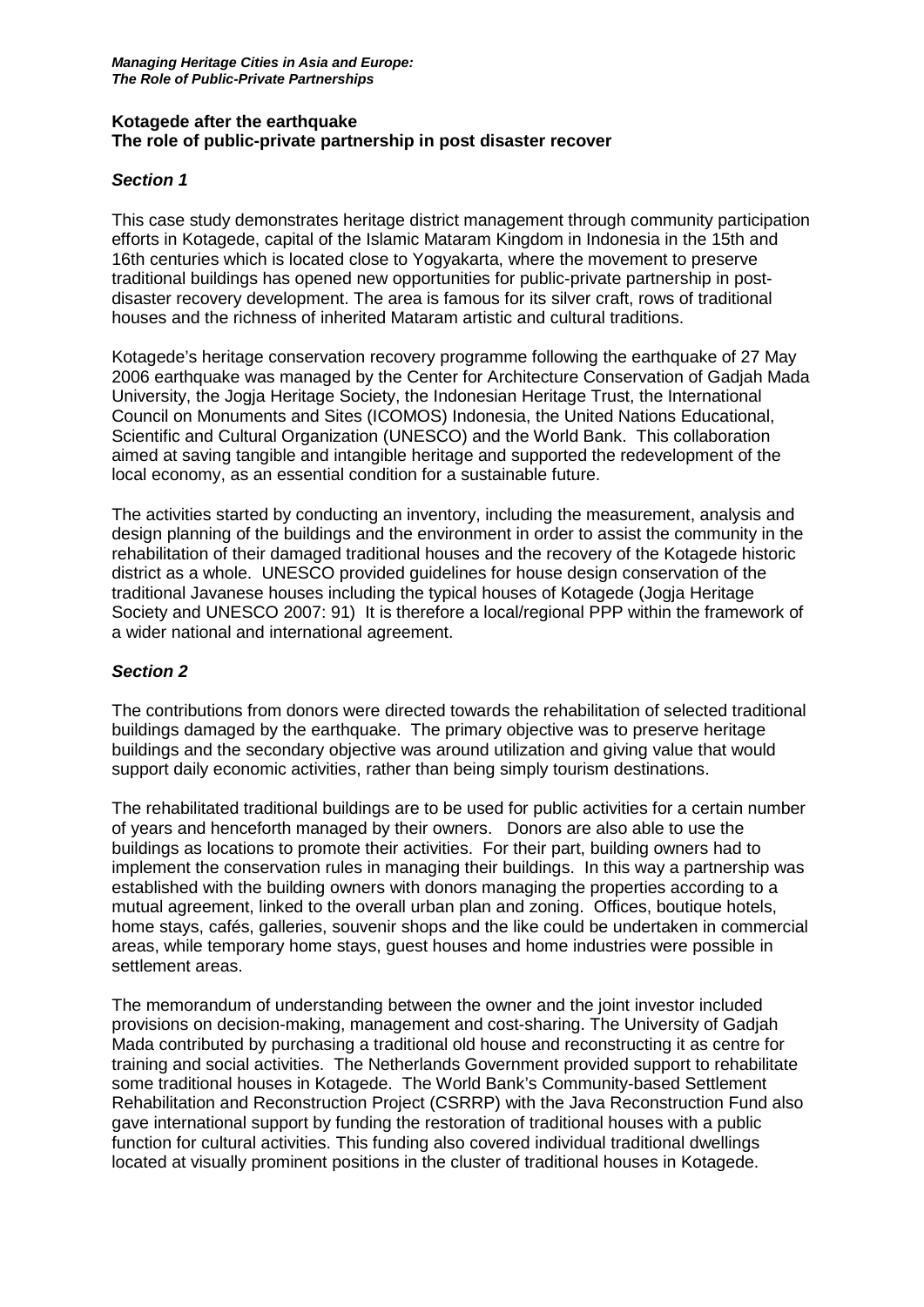## *Section 3*

The strategy was to bring together different stakeholders concerned with the degradation of heritage assets post natural disaster. It was started by a process of Damaged Heritage Rapid Assessment (DHRA) undertaken in collaboration by non-profit societies and the local university.

The villagers established an organization for Kotagede heritage district management (OPKP/Organisasi Pengelola Kawasan Pusaka Kotagede) on 17 August 2006, just three months after the earthquake. The Indonesian Heritage Trust had now appointed a Heritage-Emergency-Response Coordinator who takes national responsibility for managing disaster risk mitigation and preparedness across the country, including Kotagede.

Local residents learned a lot from their interaction with various donors. As a requirement of the World Bank CSRRP project, further OPKPs were established by communities in the Kotagede district in the villages of Jagalan, Rejowinangun, Purbayan and Prenggan. These organizations play an important role in co-ordinating and building partnerships for the reuse of restored heritage buildings in each village.

The partners involved are:

- Heritage building owners
- Centre for Heritage Conservation, University of Gadjah Mada, which contributed its expertise and also purchased an old traditional house which is now used for training, community meetings and other social cultural activities.
- Indonesian Heritage Trust, a national heritage society organization
- Jogja Heritage Society, a local heritage society organization in Province of DI Yogyakarta
- OPKP, local heritage society organizations in Kotagede
- The Royal Netherlands Government, an international donor, rehabilitated a traditional house.
- Prince Claus Fund, an international donor which supported silver craft makers.
- The World Bank and Java Reconstruction Fund, a group of international donors that funded the rehabilitation of four large traditional houses for public functions and a dozen of private traditional houses to be used for home stay.
- Provincial and City Governments coordinated related heritage policies.

The initiative began with heritage trails to promote the uniqueness of this area, showing all the restored heritage traditional houses in the lanes of the kampungs. Potential private investors and tourism agents were invited to explore the possibility of specific investment. The OPKP network has formed a Village Library in one of the restored traditional houses and they are very actively spreading information through their website [www.kotagedeheritage.org.](http://www.kotagedeheritage.org/)

The final stage was adopted by the Governor of DI Yogyakarta and the province officials who allocated funds to set up a Koperasi (cooperation firm) for the establishment of homestays several selected restored traditional houses.

#### *Section 4*

The impact on silver craft sales, culinary consumption, the number of visitors, rent levels or the number of vacant buildings had not yet measured. However, regular academic visits take place, not only from the local university on Java Island, but other cities in Indonesia as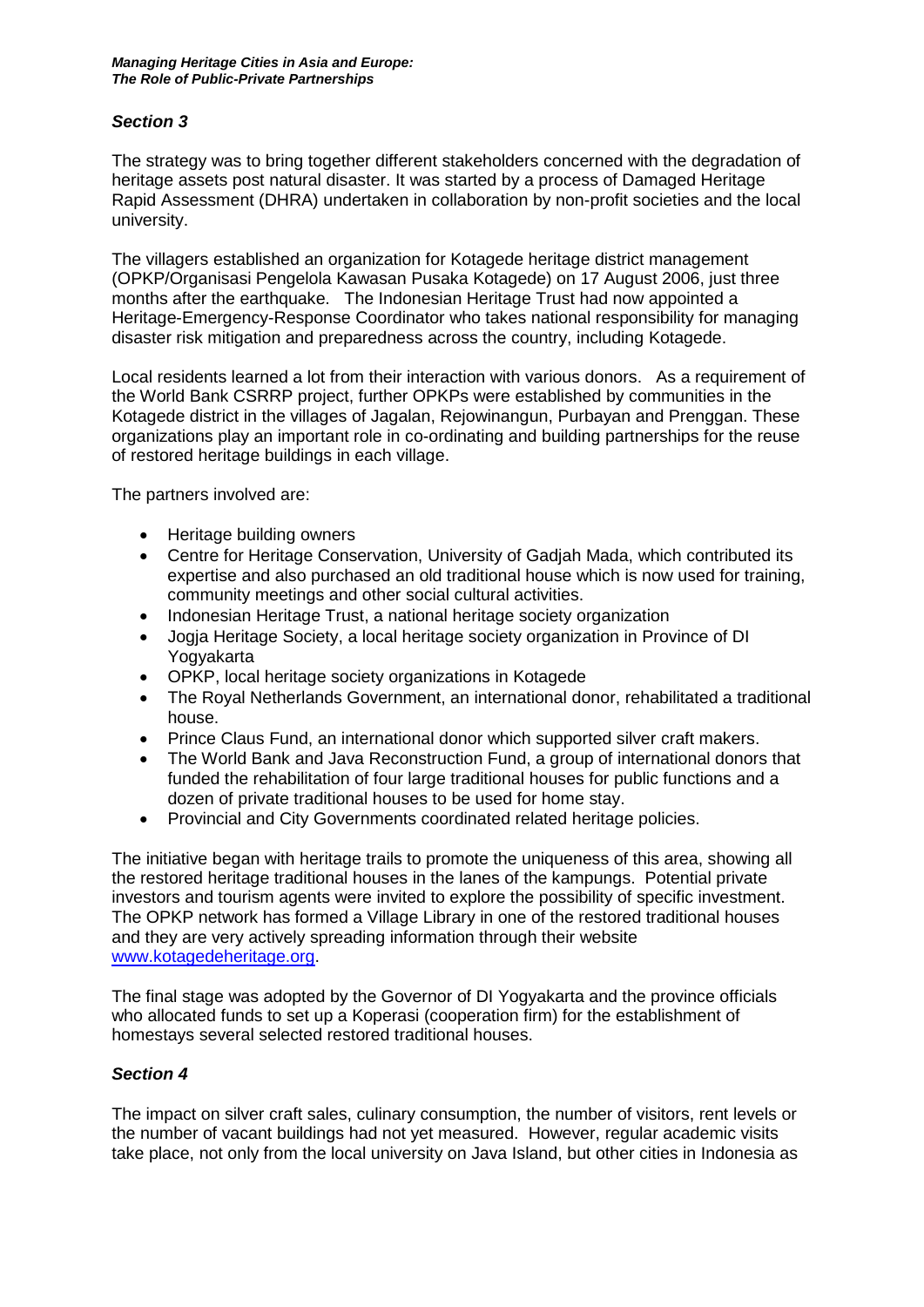well groups from Japan and the Netherlands who regularly undertake field visits in Kotagede.

The revival Kotagdede's Art and Cultural Festival, which had stopped several years ago, demonstrates the positive impact of the programme. The next festival, taking place in September 2012, will further build awareness of the importance of preserving heritage. A series of publications on the richness of heritage in Kotagede, called the "Comics of Heritage Education" has been published for younger readers along with an important edition of the "Manual of Traditional House Restoration", and the "Homeowner's Conservation Manual". Despite the increased awareness however, private investment is still lacking and so the government has recognized Kotagede as a heritage district (Governor Decree no 186/Kep/2011), which should make conditions more favorable for heritage investments.

# *Section 5*

The key lessons that can be learned from this case study are that:

- Inventories and regularly updated heritage mapping are essential to ensure the recognition of heritage site potential and deciding how best to reuse.
- Natural disasters can have a silver lining in terms of community cohesion and solidarity. The focus on emergency rescue and relief has broadened from health, food, shelter and public facilities to include the protection and recovery of cultural assets. Cultural heritage is often highly valued and hence an irreplaceable asset for disaster-affected communities. Post-disaster recovery and relief is not only a matter of housing rehabilitation and reconstruction, but has to cover the sustainable recovery of both physical settlement facilities and socio-cultural assets.

The main recommendation is for the development of a comprehensive system for the involvement of community, non-profit heritage societies, universities and local government in the following way:

- Keep updating and activating community organizations by working in collaborative partnership. Community participation is widely acknowledged as the key factor to ensuring the sustainability of any activity.
- Governments are invited to introduce policies that might catalyze and support PPPs in the future.

# *Section 6*

Catrini Pratihari Kubontubuh Executive Director – Indonesian Heritage Trust Email: [catrini@bppi-indonesianheritage.org](mailto:catrini@bppi-indonesianheritage.org) T/F: +62.21.3511127

# *Section 7*

The list key sources:

Badan Pelestarian Pusaka Indonesia (BPPI) / Indonesian Heritage Trust (2003) 'Indonesian Charter for Heritage Conservation,' (December) (see Annex).